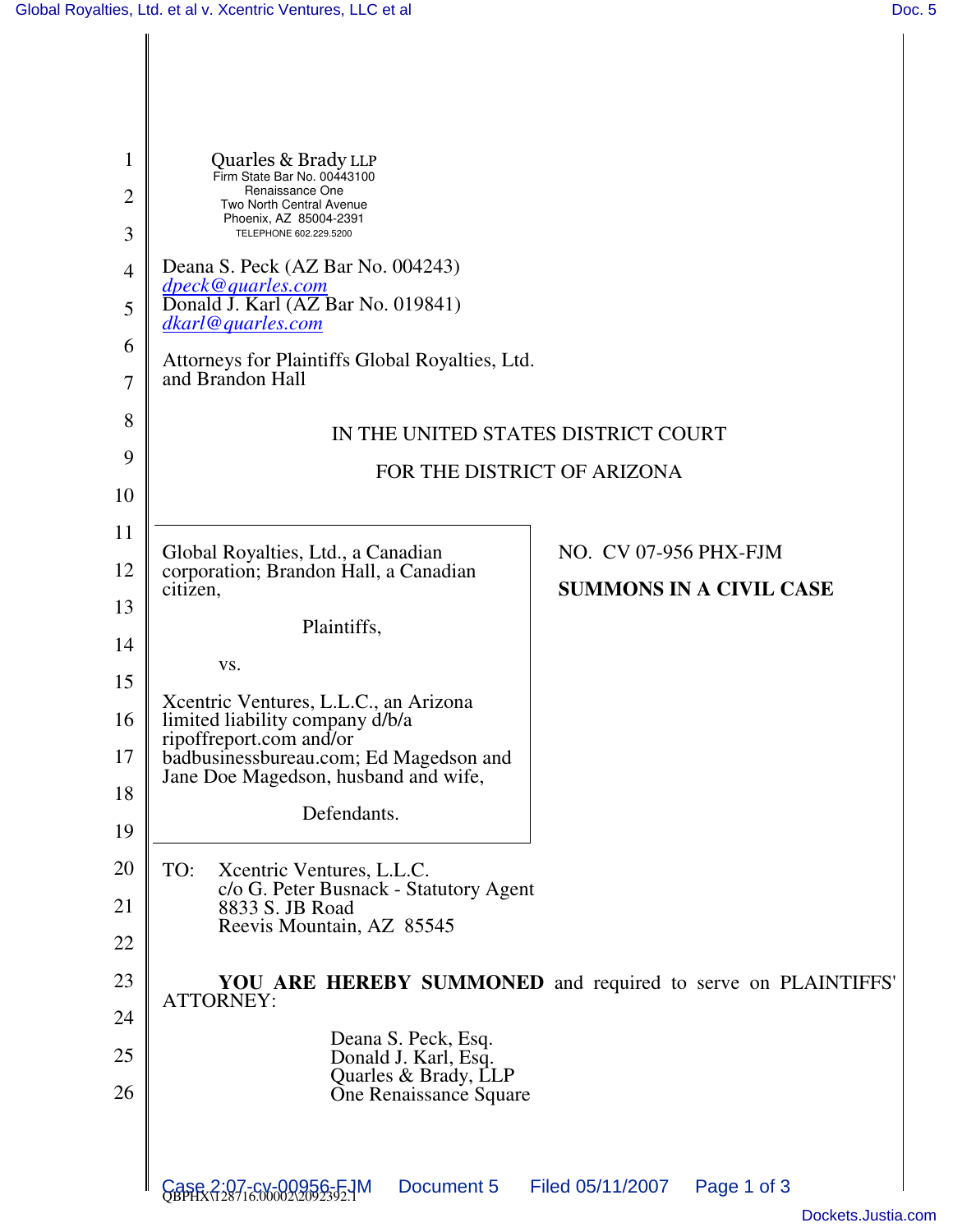| $\mathbf{1}$<br>$\overline{2}$<br>3<br>$\overline{4}$<br>5 | Two N. Central Avenue<br>Phoenix, AZ 85004<br>$(602)$ 229-5200<br>An answer to the Complaint which was served on you with this Summons, twenty (20)<br>days after service of this Summons on you, exclusive of the day of service. If you fail to do so, judgment by default will be taken against you for the relief demanded in the<br>Complaint. Any answer that you serve on the parties to this action must be filed with the<br>Clerk of this Court within a reasonable period of time after service. |  |
|------------------------------------------------------------|-------------------------------------------------------------------------------------------------------------------------------------------------------------------------------------------------------------------------------------------------------------------------------------------------------------------------------------------------------------------------------------------------------------------------------------------------------------------------------------------------------------|--|
| 6                                                          |                                                                                                                                                                                                                                                                                                                                                                                                                                                                                                             |  |
| $\overline{7}$                                             | <b>CLERK</b><br><b>DATE</b>                                                                                                                                                                                                                                                                                                                                                                                                                                                                                 |  |
| 8                                                          |                                                                                                                                                                                                                                                                                                                                                                                                                                                                                                             |  |
| 9<br>10                                                    | (By) DEPUTY CLERK                                                                                                                                                                                                                                                                                                                                                                                                                                                                                           |  |
| 11                                                         |                                                                                                                                                                                                                                                                                                                                                                                                                                                                                                             |  |
| 12                                                         |                                                                                                                                                                                                                                                                                                                                                                                                                                                                                                             |  |
| 13                                                         |                                                                                                                                                                                                                                                                                                                                                                                                                                                                                                             |  |
| 14                                                         |                                                                                                                                                                                                                                                                                                                                                                                                                                                                                                             |  |
| 15                                                         |                                                                                                                                                                                                                                                                                                                                                                                                                                                                                                             |  |
| 16                                                         |                                                                                                                                                                                                                                                                                                                                                                                                                                                                                                             |  |
| 17                                                         |                                                                                                                                                                                                                                                                                                                                                                                                                                                                                                             |  |
| 18                                                         |                                                                                                                                                                                                                                                                                                                                                                                                                                                                                                             |  |
| 19                                                         |                                                                                                                                                                                                                                                                                                                                                                                                                                                                                                             |  |
| 20                                                         |                                                                                                                                                                                                                                                                                                                                                                                                                                                                                                             |  |
| 21                                                         |                                                                                                                                                                                                                                                                                                                                                                                                                                                                                                             |  |
| 22                                                         |                                                                                                                                                                                                                                                                                                                                                                                                                                                                                                             |  |
| 23                                                         |                                                                                                                                                                                                                                                                                                                                                                                                                                                                                                             |  |
| 24                                                         |                                                                                                                                                                                                                                                                                                                                                                                                                                                                                                             |  |
| 25                                                         |                                                                                                                                                                                                                                                                                                                                                                                                                                                                                                             |  |
| 26                                                         |                                                                                                                                                                                                                                                                                                                                                                                                                                                                                                             |  |
|                                                            |                                                                                                                                                                                                                                                                                                                                                                                                                                                                                                             |  |
|                                                            | Case 2:07-cv-00956-FJM<br>Document 5<br>$-$ Filed 05/11/2007<br>Page 2 of 3                                                                                                                                                                                                                                                                                                                                                                                                                                 |  |